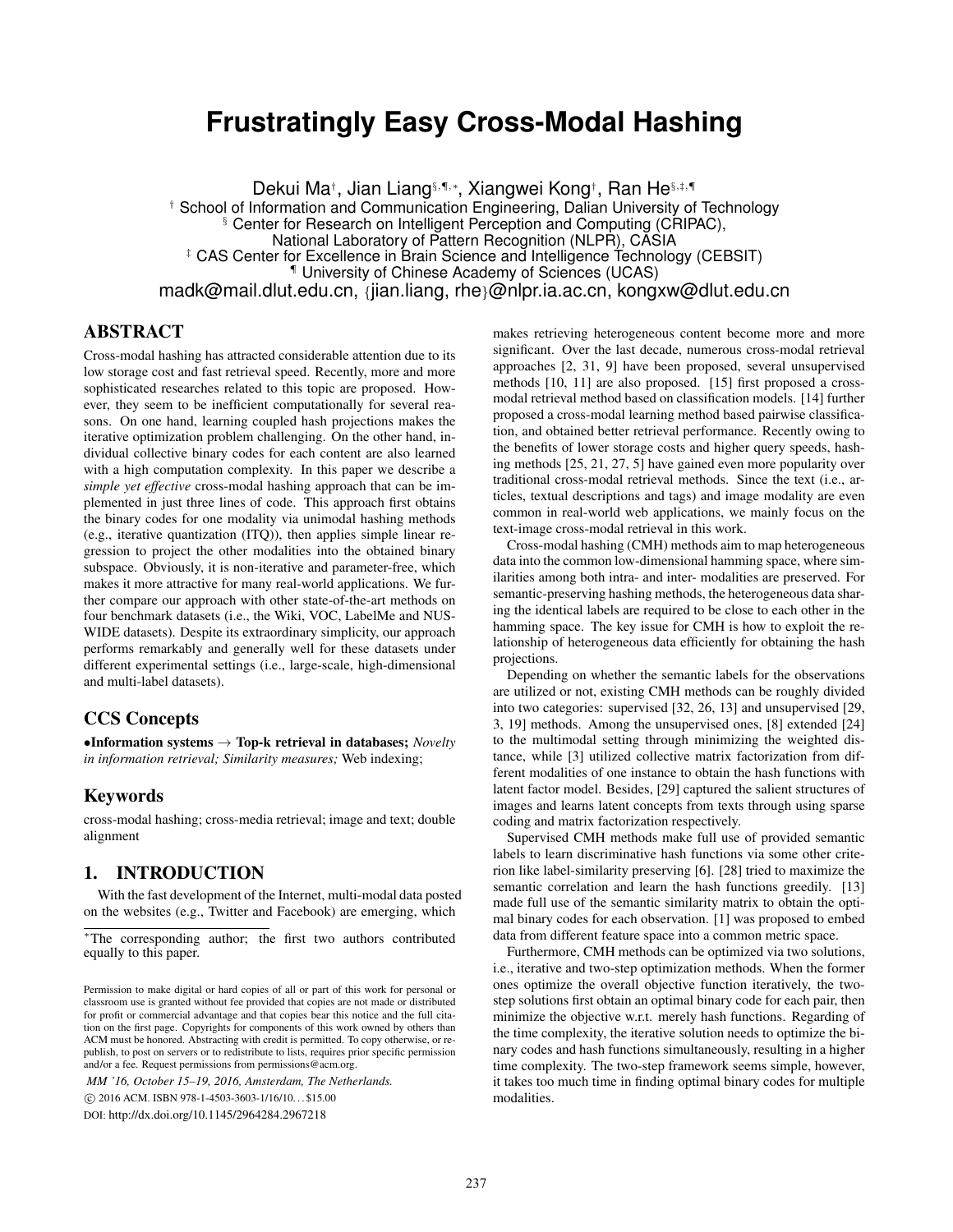Intuitively, unimodal hashing consists of two procedures, 1) finding the corresponding holes (binary codes) in hamming space, 2) solving the parameters of assumed hash functions which map origin features into known holes. The key issue for two-step CMH methods is how to obtain the code for each multimodal content efficiently. Here we propose a novel strategy double alignment based hashing (DASH) for the trivial two-step framework. The code generated by one single modality is reused for the other modality. In that way, we avoid the huge time-complexity and pass the semantic information from generated codes instead of explicit semantic labels, which proves effective for cross-modal learning. Extensive experimental results under large-scale, high-dimensional, multi-label settings are shown in the experiment section to validate the effectiveness and efficiency of our DASH method.

# 2. CORRELATION ALIGNMENT CROSS-MODAL HASHING

In this section, we first introduce some preliminary knowledge such as notations, terms and definition of hash function. Then we provide some motivations behind our proposed DASH and implementation details. Without loss of generality, we consider bimodal case (i.e., image-tag or image-text) for each instance, which is easy to present and understand.

#### 2.1 Notations and Problem Definition

Supposing that we have  $n$  observations described in two modalities  $X^{(m)} \in \mathbf{R}^{d_m \times n}$ ,  $x_i^{(m)}$  denotes the *i*-th observation in the m-th modality, and  $d_m$  is the dimensionality of the m-th modality. Moreover, we also have *semantic labels*  $y_i \in \{0,1\}^k$  for each observation  $x_i = [x_i^{(1)}, x_i^{(2)}], i \in [1, n]$ , where k is the amount of semantic categories, and  $y_{i,j} = 1$  denotes that the *i*-th observation belongs to the j-th category. Note that each observation is not limited to one semantic category (e.g., on multi-label datasets).

For each matrix  $\mathbf{M} \in \mathbb{R}^{n \times m}$ , its *i*-th row, *j*-th column are denoted by  $\mathbf{m}^i$ ,  $\mathbf{m}_j$  respectively, and  $M_{i,j}$  lies in the *i*-th row and j-th column. The Frobenius norm of any matrix  $M$  is defined as  $||M||_F = \sqrt{\sum_{i=1}^n ||\mathbf{m}^i||_2^2}$ , and the trace of the square matrix M is defined as  $Tr(\mathbf{M}) = \sum_i \mathbf{M}_{i,i}$ . Moreover,  $M^T$  denotes the transpose of a vector or matrix M.

The goal of CMH is to learn two hash functions  $\{f_m(\cdot)\}_{m=1}^2$ for each modality. The functions  $f_m(\cdot)$  are further defined as below:  $f_m(x_i^{(m)}) = sgn(W_m^T x_i^{(m)}), sgn(\cdot)$  denotes the elementwise sign function, and  $W_m \in \mathbf{R}^{d_m \times c}$  is the learned projection matrix, where  $c$  is the length of binary codes. Without loss of generality, we assume that the data points are all zero-centered, i.e.,  $\sum_{i=1}^n x_i^{(1)} = \mathbf{0}, \ \sum_{i=1}^n x_i^{(2)} = \mathbf{0}.$ 

## 2.2 Motivation and Framework

Recently, SePH [13] exploits Kullback-Leibler divergence with the semantic label similarities matrix to seek optimal binary codes for multiple observations, then applies logistic regression to obtain corresponding hash projections. This method resembles the framework of two-step unimodal hashing in [12], which also first learns the optimal binary code via semantic or locality preserving criterion, followed by learning hash functions via boosting tree or other various classifiers. However, both of them suffer from large computational complexity during the first stage, which are not flexible for large-scale data hashing.

ITQ [4] proposes a classic iterative quantization method to generate binary codes, which enjoys a linear time complexity  $\mathcal{O}(n)$ in training data size  $n$  and achieves promising retrieval results at the same time. Inspired by the success achieved by the co-training strategy [30, 23], we attempt to directly utilize the binary codes generated by such fast unimodal hashing methods, and apply them to the other embedded modality to discover the optimal hash function. In this way, we can avoid the huge time complexity brought by seeking optimal binary codes and hash projections simultaneously. Besides, benefiting from the semantic embedding such as Canonical Correlation Analysis (CCA), we still preserve the semantic similarities in the hamming space. The overview of our proposed DASH is shown in Figure 1, and we summarize the algorithm in Algorithm 1.



Figure 1: Overview of the proposed DASH, circles denote the text modality while squares denote the image modality. Red and green indicates two semantic categories, 'monkey' and 'cat', respectively. Our DASH follows unidirectional path *'ab-c'* while traditional two-step methods go along with the path *'a-d-e'* and iterative methods follows the cycled path *'a-(d-e)*n*'*. (Best viewed in colors).

## 2.3 Relationship to Iterative View-specific CMH Methods

Most previous view-specific works on CMH try to obtain the binary codes  $B_m \in \{+1, -1\}^{c \times n}$  and hash function  $W_m \in \mathbb{R}^{d_m \times c}$ ,  $m = 1, 2$  in a unified framework as is shown below:

$$
\min_{W_1, W_2, B_1, B_2} \mathcal{L} = \|B_1 - W_1^T X^{(1)}\|_F^2 + \|B_2 - W_2^T X^{(2)}\|_F^2 + \alpha \Omega(Y, B_1, B_2) + \beta \Phi(W_1, W_2),
$$
\n(1)

where  $\Omega(Y, B_1, B_2) = ||B_1 - B_2||_F^2$  is an ordinary alignment setting to keep codes close to each other. Note that  $||B_1 - B_2||_F^2$  equals to  $-2tr(B_1^T B_2) + const$  due to the hard discrete constraints.

Given  $B_1$  and  $W_1$  from last iteration, we minimize the following term versus  $B_2$  and  $W_2$  (here  $\Phi(W_1, W_2) = \gamma \sum_i \|W_i\|_F^2$ ),

$$
\min_{B_2, W_2} \|B_2 - W_2^T X^{(2)}\|_F^2 - 2\alpha tr(B_1^T B_2) + \gamma \|W_2\|_F^2. \tag{2}
$$

Then the optimal  $W_2$  is explicitly given by following term,

$$
\arg\min_{W_2} \|B_2 - W_2^T X^{(2)}\|_F^2 = (X^{(2)} X^{(2)T} + \gamma I)^{-1} X^{(2)} B_2^T.
$$
\n(3)

The term of miminizing  $B_2$  is given below,

$$
\min_{B_2} \|B_2 - W_2^T X^{(2)}\|_F^2 - 2\alpha tr(B_1^T B_2)
$$
  
=  $-2tr((W_2^T X^{(2)} + \alpha B_1)^T B_2) + const.$  (4)

When the trade-off parameter  $\alpha$  becomes larger, the optimal code  $B_2$  apparently equals to  $B_1$ . This result also corresponds with our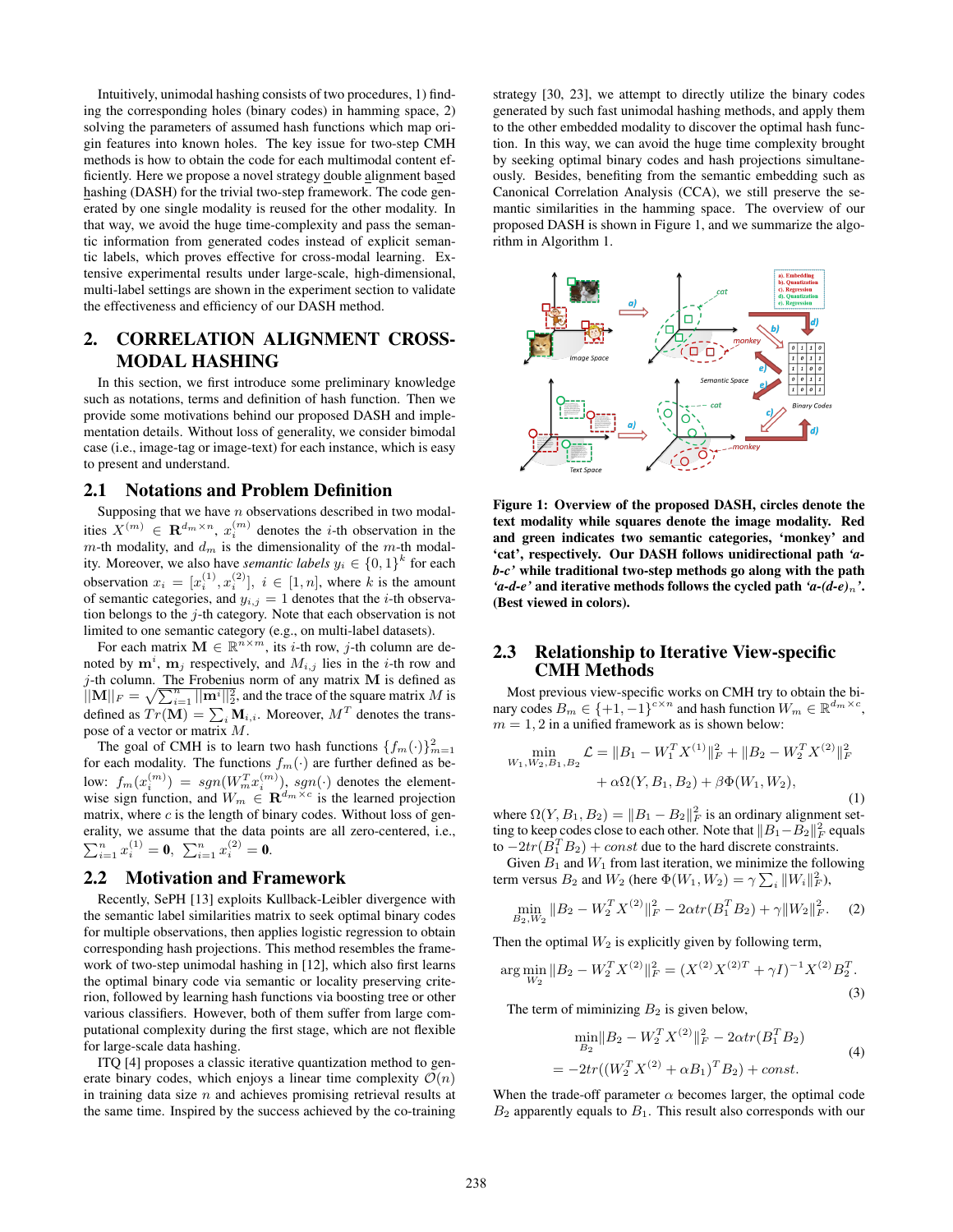DASH, because the feedback from  $B_2$  to  $B_1$  is ignored due to the equivalence. Hence, we propose a rather simple approach to deal with cross-modal hashing problem. Note that  $\gamma$  is fixed to  $1e^{-3}$ , resulting in our DASH being a parameters-free method.

|  |  | Algorithm 1 Double Alignment baSed Hashing (DASH) |
|--|--|---------------------------------------------------|
|--|--|---------------------------------------------------|

**Input:** Data matrices  $X^{(m)} \in \mathbb{R}^{d_m \times n}$ ,  $m = 1, 2$ , semantic label matrix  $Y \in \mathbf{R}^{k \times n}$  and hash code length c. **Output:** Hash projection matrices  $W_m \in \mathbb{R}^{d_m \times c}$ ,  $m = 1, 2$ . Procedure: 1. Obtain  $\hat{X}^{(1)}$  and  $\hat{X}^{(2)}$  via CCA with Y; 2. Solve B and  $W_1$  with  $\hat{X}^{(1)}$  via ITQ;

3. Compute  $W_2$  with Eqn. 3.

## 2.4 Computation Complexity Analysis

During the training procedure, CCA semantic embedding of each modality occupy  $\mathcal{O}(d_1^3 + d_2^3 + ncd_1 + ncd_2)$  due to the generalized eigenvalue decomposition problem, and ITQ occupies  $\mathcal{O}(c^3 +$  $ncd_1$ ), where c is the code length. Besides, least-square linear regression occupies  $\mathcal{O}(nd_2^2c)$ . As a result, the overall time complexity is  $\mathcal{O}(nd^2 + d^3)$ , where d is the dimension of longer original features. It is linear with the training data size, guaranteeing that our DASH is suitable for large-scale datasets.

## 3. EXPERIMENTS

We compared our DASH with other start-of-the-art cross-modal hashing algorithms on four commonly used datasets: Wiki, LabelMe, VOC and NUS-WIDE. To compare the general retrieval performance on various settings, we extend these four basic datasets to seven different detailed datasets shown in Table 1.

## 3.1 Experimental Setting

#### *3.1.1 Datasets*

The Wiki dataset consists of 2,866 items which were collected from 'Wikipedia' and classified into 10 semantic categories. We adopt the same setting as [2]. The Wiki++ extends the Wiki dataset with deep image features and high-dimensional text feature as [22].

The LabelMe dataset [17] consists of 2,686 fully annotated outdoor images from 8 scene categories. For the text modality, we generate the object account vector via the LabelMe toolbox the same as [11]. It is randomly split into training/testing set as 3:1.

The VOC\_full dataset consists of 9,963 image-tag pairs classified as 20 different classes [7]. We choose images associated with only one object as [18] and obtain the VOC dataset. The CNN image features are extracted via Caffe<sup>1</sup> of the VOC\_full dataset, denoted as VOC\_full+.

The NUS-WIDE dataset [13, 3] is composed of 186,577 annotated web images associated with corresponding tags. Here we choose 1% of image-text pairs coming from the largest 10 classes randomly as our testing data, and the rest as training data.

#### *3.1.2 Baseline Methods*

Unsupervised methods: CVH [8], CMFH [3], PDH [16] and LSSH [29]; Supervised ones, SePH [13], IMH [20], CMSSH [1] and SCM [28]. For fair comparisons, all training instances are utilized for IMH and linear regression hash functions are adopted for SePH. All the source codes are kindly provided by the authors.

The methods of obtaining  $B$  with image and text are abbreviated as DASH\_i and DASH\_t, respectively. The definitions of

Table 1: Statistics of several benchmark datasets (For label<sup>\*</sup>,  $s$ denotes single-label, and  $m$  denotes multi-label).

| Dataset         | # training / testing       | # image / text     | # categories | labels <sup>*</sup> |
|-----------------|----------------------------|--------------------|--------------|---------------------|
| Wiki            | 2,173/693                  | 128/10             | 10           | S                   |
| Wiki++          | 2,173/693                  | 4,096 / 5,000      | 10           | S                   |
| LabelMe<br>VOC. | 2.014/672<br>2,808 / 2,841 | 512/470<br>512/399 | 8<br>20      | S<br>S              |
| VOC full        | 5,011/4,952                | 512/399            | 20           | m                   |
| VOC full+       | 5,011/4,952                | 4,096 / 399        | 20           | m                   |
| <b>NUS-WIDE</b> | 184,671 / 1,906            | 500 / 1,000        | 10           | m                   |

SCM\_Orth and SCM\_Seq are the same as [28]. We regard two items as true neighbors if they share one same class at least. In order to eliminate the effects of random initialization, all the results are averaged over 5 runs.

#### *3.1.3 Evaluation Scheme*

Performance of all the methods are measured with the mean average precision (MAP) that is widely used for retrieval methods and normalized discounted cumulative gain (NDCG), which is widely used for single-label and multi-label retrieval methods, respectively.

### 3.2 Experimental Results

#### *3.2.1 Results for the Single-label Datasets*

Table 2: MAP@100 result on three single-label datasets for different tasks. The best values are shown in boldface.

| Image query       | Wiki |      |      | LabelMe |         |      | <b>VOC</b> |            |      |
|-------------------|------|------|------|---------|---------|------|------------|------------|------|
| # of bits         | 16   | 24   | 32   | 16      | 24      | 32   | 16         | 24         | 32   |
| <b>CMSSH</b>      | 23.1 | 18.9 | 17.3 | 53.1    | 55.4    | 57.9 | 22.5       | 20.3       | 24.1 |
| <b>CVH</b>        | 21.3 | 20.3 | 19.6 | 33.2    | 32.8    | 31.5 | 19.8       | 19.0       | 18.9 |
| IMH               | 20.4 | 19.2 | 18.5 | 41.5    | 38.4    | 31.5 | 27.4       | 24.6       | 22.9 |
| <b>PDH</b>        | 21.6 | 20.5 | 22.6 | 50.6    | 51.3    | 54.7 | 20.0       | 20.3       | 20.0 |
| <b>CMFH</b>       | 25.9 | 27.6 | 28.1 | 36.8    | 42.3    | 24.0 | 29.5       | 31.0       | 30.3 |
| SCM Orth          | 19.8 | 19.4 | 17.3 | 47.3    | 48.0    | 46.9 | 23.4       | 20.9       | 20.3 |
| SCM_Seq           | 27.7 | 27.4 | 27.6 | 64.2    | 65.0    | 66.7 | 34.7       | 38.2       | 37.9 |
| SePH              | 28.2 | 30.9 | 31.1 | 65.6    | 65.3    | 70.1 | 38.5       | 43.6       | 46.3 |
| DASH i            | 24.4 | 24.1 | 24.0 | 49.4    | 41.9    | 40.3 | 34.0       | 28.2       | 24.4 |
| DASH t            | 28.9 | 30.5 | 31.1 | 67.7    | 68.6    | 69.2 | 45.0       | 49.2       | 52.1 |
| Text query        |      | Wiki |      |         | LabelMe |      |            | <b>VOC</b> |      |
| # of bits         | 16   | 24   | 32   | 16      | 24      | 32   | 16         | 24         | 32   |
| <b>CMSSH</b>      | 22.3 | 22.5 | 19.2 | 53.7    | 57.6    | 57.7 | 26.9       | 27.2       | 27.6 |
| <b>CVH</b>        | 19.7 | 19.4 | 18.3 | 34.7    | 34.2    | 33.3 | 20.3       | 19.5       | 19.3 |
| IMH               | 21.2 | 19.5 | 18.4 | 43.1    | 39.5    | 36.6 | 27.9       | 24.9       | 23.0 |
| <b>PDH</b>        | 19.4 | 18.2 | 19.4 | 50.7    | 51.7    | 53.0 | 19.1       | 18.9       | 19.2 |
| <b>CMFH</b>       | 26.5 | 28.6 | 29.5 | 36.7    | 43.3    | 24.6 | 28.2       | 30.8       | 28.8 |
| SCM Orth          | 19.7 | 19.4 | 16.4 | 36.0    | 36.7    | 29.9 | 21.9       | 19.6       | 18.0 |
| SCM Seq           | 27.6 | 27.6 | 28.4 | 69.8    | 69.9    | 72.0 | 31.0       | 34.0       | 34.2 |
| <b>SePH</b>       | 27.4 | 28.6 | 31.1 | 73.2    | 74.2    | 77.8 | 34.3       | 39.1       | 39.0 |
| DASH i            | 24.9 | 25.8 | 25.4 | 57.4    | 50.4    | 51.6 | 37.7       | 30.4       | 29.9 |
| DASH <sub>t</sub> | 27.8 | 29.6 | 29.5 | 74.7    | 74.3    | 74.5 | 38.1       | 39.2       | 39.8 |

We compare DASH with other methods on three single-label datasets – Wiki, LabelMe and VOC. From Table 2, we can find that DASH\_t and SePH achieve the best performances on all three datasets. Especially for the VOC dataset, our DASH outperforms the second best SePH at every bit.

#### *3.2.2 Results for the High-dimensional Datasets*

We evaluate DASH and other methods on two high dimensional datasets, Wiki++ and VOC\_full+. From Table 3, we can summarize that DASH achieves the best MAP in all cases, especially on VOC\_full+, its MAP value achieves nearly 90%. Compared with the second best method on Wiki++, the maximum gains of DASH\_t reaches 14.2% for image query and 13.1% for text query. Note that DASH\_i and DASH\_t have similar performance. That is because the image is represented by 4,096 CNN features, which have rich semantic information.

<sup>1</sup> http://caffe.berkeleyvision.org/.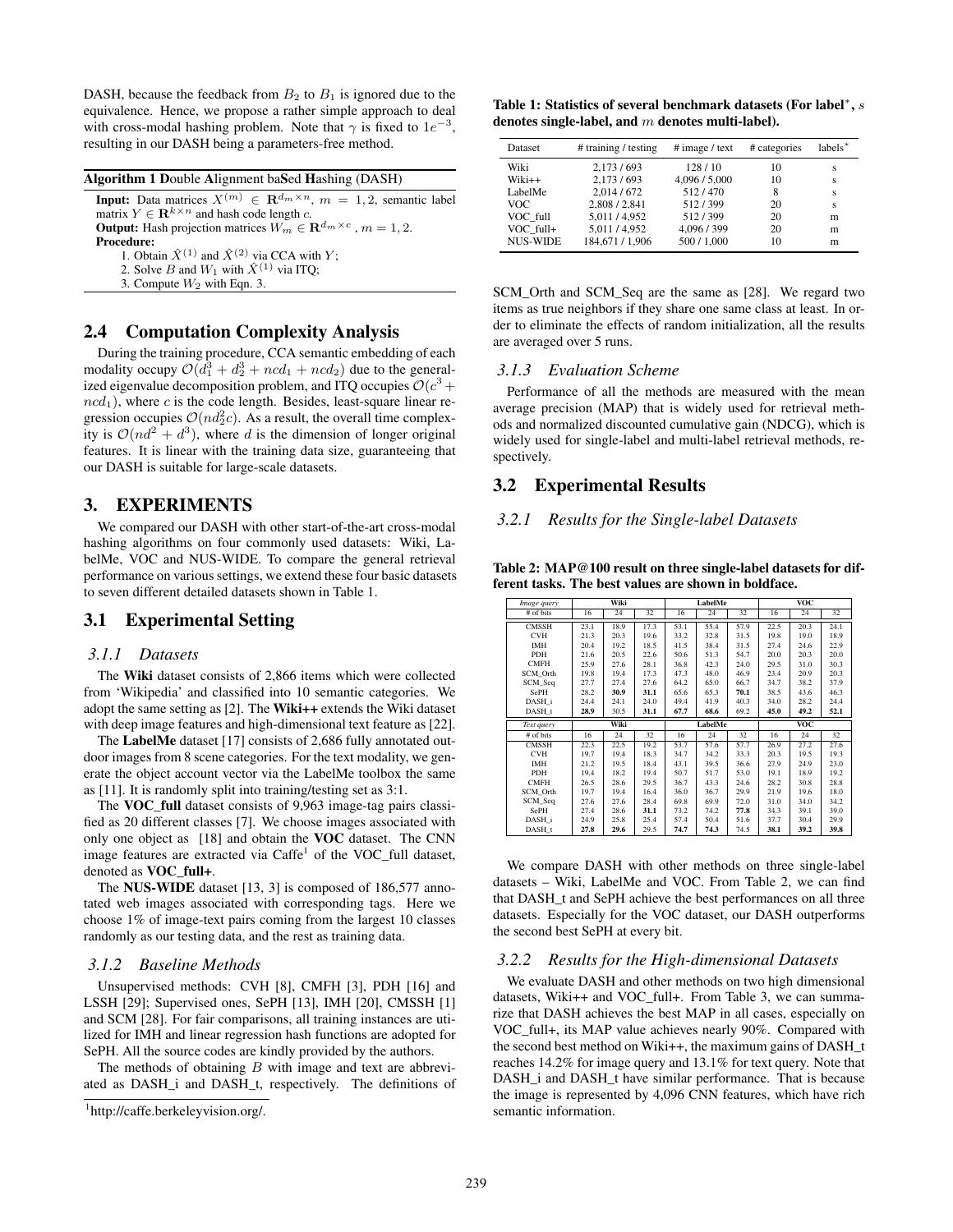Table 3: MAP@100 result on two high-dimensional datasets for different tasks. The best values are shown in boldface.

| Image query  | Wiki++ |        |      |      | VOC full+ |      |
|--------------|--------|--------|------|------|-----------|------|
| # of bits    | 16     | 24     | 32   | 16   | 24        | 32   |
| <b>CMSSH</b> | 31.1   | 29.3   | 29.7 | 70.4 | 73.7      | 73.8 |
| <b>CVH</b>   | 14.3   | 14.3   | 14.3 | 74.2 | 72.4      | 66.7 |
| IMH          | 28.6   | 28.4   | 27.7 | 68.5 | 65.2      | 63.7 |
| <b>CMFH</b>  | 25.6   | 26.9   | 27.0 | 47.3 | 48.6      | 47.8 |
| SCM Orth     | 25.8   | 24.2   | 21.0 | 67.2 | 65.4      | 63.8 |
| SCM_Seq      | 37.2   | 40.1   | 40.1 | 77.3 | 80.2      | 81.8 |
| <b>SePH</b>  | 33.6   | 36.5   | 37.0 | 82.8 | 84.8      | 87.3 |
| DASH i       | 39.7   | 38.5   | 38.2 | 84.9 | 88.1      | 88.1 |
| DASH t       | 42.5   | 41.7   | 41.6 | 84.9 | 88.9      | 89.2 |
|              |        |        |      |      |           |      |
| Text query   |        | Wiki++ |      |      | VOC full+ |      |
| # of bits    | 16     | 24     | 32   | 16   | 24        | 32   |
| CMSSH        | 37.0   | 31.2   | 32.4 | 70.4 | 77.1      | 79.2 |
| <b>CVH</b>   | 15.0   | 14.7   | 14.3 | 80.5 | 75.9      | 65.6 |
| IMH          | 28.9   | 29.0   | 28.0 | 71.1 | 66.2      | 61.3 |
| CMFH         | 25.6   | 26.8   | 26.9 | 46.0 | 49.2      | 49.7 |
| SCM Orth     | 26.8   | 24.8   | 21.9 | 71.4 | 64.1      | 57.3 |
| SCM_Seq      | 40.5   | 43.3   | 42.7 | 76.7 | 80.0      | 81.1 |
| <b>SePH</b>  | 42.7   | 44.4   | 45.9 | 83.6 | 86.5      | 88.5 |
| DASH i       | 46.2   | 44.8   | 45.4 | 91.8 | 93.1      | 92.8 |

#### *3.2.3 Results for the Large-scale Datasets*

Table 4: Result on large-scale dataset (NUS-WIDE) for different tasks. The best values are shown in boldface.

| Image query  | <b>MAP@100</b> |                |         |      | NDCG@10 |      |
|--------------|----------------|----------------|---------|------|---------|------|
| # of bits    | 16             | 24             | 32      | 16   | 24      | 32   |
| <b>CMSSH</b> | 52.6           | 51.2           | 50.6    | 34.2 | 33.2    | 32.0 |
| <b>CVH</b>   | 49.3           | 48.1           | 46.7    | 32.2 | 31.5    | 30.1 |
| IMH          | 45.8           | 45.4           | 43.9    | 28.8 | 28.4    | 27.2 |
| <b>PDH</b>   | 52.7           | 53.5           | 54.5    | 31.6 | 32.3    | 33.1 |
| <b>CMFH</b>  | 41.2           | 40.7           | 42.7    | 23.9 | 23.8    | 25.6 |
| SCM Orth     | 49.8           | 47.7           | 47.9    | 32.6 | 31.1    | 31.4 |
| SCM_Seq      | 60.5           | 61.1           | 62.6    | 40.3 | 40.1    | 42.0 |
| <b>SePH</b>  | 55.0           | 56.7           | 56.0    | 35.1 | 35.7    | 36.1 |
| DASH i       | 55.7           | 55.3           | 55.9    | 34.4 | 33.7    | 34.5 |
| DASH t       | 60.3           | 57.9           | 59.1    | 41.1 | 40.8    | 41.6 |
|              |                |                | NDCG@10 |      |         |      |
| Text query   |                | <b>MAP@100</b> |         |      |         |      |
| # of bits    | 16             | 24             | 32      | 16   | 24      | 32   |
| <b>CMSSH</b> | 50.1           | 49.1           | 48.8    | 35.2 | 28.9    | 30.1 |
| <b>CVH</b>   | 49.5           | 48.2           | 46.8    | 33.6 | 32.4    | 31.0 |
| <b>IMH</b>   | 45.5           | 45.3           | 44.0    | 29.1 | 28.9    | 28.1 |
| <b>PDH</b>   | 52.7           | 51.3           | 51.5    | 31.6 | 32.1    | 30.4 |
| <b>CMFH</b>  | 41.2           | 41.8           | 42.7    | 24.3 | 26.2    | 27.1 |
| SCM Orth     | 49.1           | 45.4           | 47.3    | 30.9 | 28.8    | 27.9 |
| SCM_Seq      | 58.2           | 60.6           | 61.4    | 36.8 | 38.7    | 40.8 |
| <b>SePH</b>  | 57.5           | 58.6           | 57.2    | 38.5 | 36.8    | 37.5 |
| DASH i       | 61.9           | 63.8           | 63.4    | 44.0 | 47.4    | 45.8 |

From Table 4, we can easily find that our DASH performs best for text query. For image query, the MAP values of SCM are higher than that of DASH, while the NDCG values of SCM are smaller, which illustrates that DASH\_t achieve better results with slight retrieval instances.

#### *3.2.4 Results for the Multi-label Datasets*

Cross-modal methods are evaluated on two multi-label datasets – NUS\_WIDE and VOC\_full. It is shown in Table 4 and Table 5 that DASH, SCM\_Seq and SePH always perform better than other methods. In more than half of the cases, DASH achieves the best performance, especially in NUS\_WIDE for text query.

Table 5: Result on multi-label dataset (VOC\_full) for different tasks. The best values are shown in boldface.

| .                  |      |                |      |      |         |      |  |  |  |
|--------------------|------|----------------|------|------|---------|------|--|--|--|
| <i>Image query</i> |      | <b>MAP@100</b> |      |      | NDCG@10 |      |  |  |  |
| # of bits          | 16   | 24             | 32   | 16   | 24      | 32   |  |  |  |
| <b>CMSSH</b>       | 55.0 | 55.0           | 54.7 | 23.0 | 26.5    | 30.0 |  |  |  |
| <b>CVH</b>         | 51.1 | 50.1           | 49.8 | 25.0 | 24.0    | 22.9 |  |  |  |
| <b>IMH</b>         | 53.2 | 48.5           | 48.8 | 26.5 | 23.6    | 22.7 |  |  |  |
| <b>PDH</b>         | 40.8 | 36.8           | 39.0 | 19.6 | 16.9    | 17.4 |  |  |  |
| <b>CMFH</b>        | 50.5 | 52.6           | 52.6 | 25.1 | 25.9    | 26.0 |  |  |  |
| SCM Orth           | 51.2 | 49.3           | 49.4 | 24.5 | 23.4    | 23.4 |  |  |  |
| SCM_Seq            | 56.1 | 60.1           | 61.3 | 27.8 | 30.4    | 30.6 |  |  |  |
| SePH               | 57.2 | 58.9           | 66.0 | 25.8 | 26.7    | 27.3 |  |  |  |
| DASH_i             | 55.8 | 54.1           | 54.4 | 28.4 | 27.4    | 26.7 |  |  |  |
| DASH t             | 57.2 | 65.1           | 65.3 | 28.3 | 30.1    | 29.7 |  |  |  |
|                    |      |                |      |      |         |      |  |  |  |
| Text query         |      | <b>MAP@100</b> |      |      | NDCG@10 |      |  |  |  |
| # of bits          | 16   | 24             | 32   | 16   | 24      | 32   |  |  |  |
| <b>CMSSH</b>       | 36.4 | 40.0           | 40.4 | 19.1 | 25.0    | 24.7 |  |  |  |
| <b>CVH</b>         | 43.5 | 41.9           | 37.4 | 31.6 | 30.8    | 23.3 |  |  |  |
| <b>IMH</b>         | 45.7 | 39.9           | 40.3 | 30.4 | 24.7    | 26.6 |  |  |  |
| <b>PDH</b>         | 34.0 | 33.8           | 34.1 | 17.0 | 17.5    | 17.1 |  |  |  |
| <b>CMFH</b>        | 41.6 | 44.3           | 43.3 | 26.7 | 31.2    | 28.5 |  |  |  |
| SCM Orth           | 42.5 | 38.6           | 35.1 | 29.9 | 25.1    | 21.8 |  |  |  |
| SCM_Seq            | 47.7 | 50.5           | 52.2 | 32.5 | 32.9    | 36.5 |  |  |  |
| <b>SePH</b>        | 50.2 | 52.8           | 53.2 | 35.7 | 38.0    | 37.6 |  |  |  |
| DASH i             | 52.1 | 48.1           | 46.3 | 41.4 | 35.8    | 33.0 |  |  |  |

#### *3.2.5 Training Time*

Table 6 shows the training time of the supervised hashing methods on three challenging datasets. Generally, CMSSH, SCM\_Orth and DASH cost relatively less time, and DASH always performs better than the other two methods. Generally, the retrieval performance of SePH always follows SCM\_seq and DASH in above tables. However, SePH is not applicable for the large-scale datasets. Even SePH randomly chooses 5,000 data as training set, the training time of SePH is still huge. By contrast, SCM has a strong ability to adapt to large-scale data, but it needs large training time cost in terms of processing high-dimensional data. For the VOC\_full+ dataset, the training time of SePH and SCM is 100 times more than DASH. Moreover, the training time of SCM\_seq is linear with the length of hash bits. Generally, our DASH is applicable for highdimensional, large-scale datasets, and achieves the best or competitive cross-modal retrieval performance.

Table 6: Training time (in seconds) of supervised hashing methods on three datasets.

| um co ununcer     |       |                 |       |           |     |        |  |  |  |  |
|-------------------|-------|-----------------|-------|-----------|-----|--------|--|--|--|--|
| datasets          |       | <b>NUS-WIDE</b> |       | VOC full+ |     | Wiki++ |  |  |  |  |
| $#$ of bits       | 16    | 32              | 16    | 32        | 16  | 32     |  |  |  |  |
| <b>CMSSH</b>      | 8     | 8               | 17    | 15        | 18  | 13     |  |  |  |  |
| <b>IMH</b>        | 64    | 64              | 121   | 113       | 17  | 11     |  |  |  |  |
| <b>SCM</b> Orth   |       |                 | 90    | 105       | 12  | 13     |  |  |  |  |
| SCM_Seq           | 10    | 14              | 1,489 | 2,909     | 318 | 863    |  |  |  |  |
| <b>SePH</b>       | 2,378 | 2,647           | 1,858 | 1,900     | 759 | 861    |  |  |  |  |
| DASH i            | 12    | 14              | 16    | 16        | 6   | O      |  |  |  |  |
| DASH <sub>t</sub> | 12    |                 |       |           |     |        |  |  |  |  |

## 4. CONCLUSION

In this paper, we propose a *simple yet effective* approach named DASH for cross-modal hashing. This non-iterative and parameterfree DASH method is frustratingly easy to implement in three code lines. Extensive experimental results illustrate the advantages of our DASH over other existing state-of-the-art methods, which further confirms that DASH is flexible to various settings, including high-dimensional, large-scale and multi-label datasets.